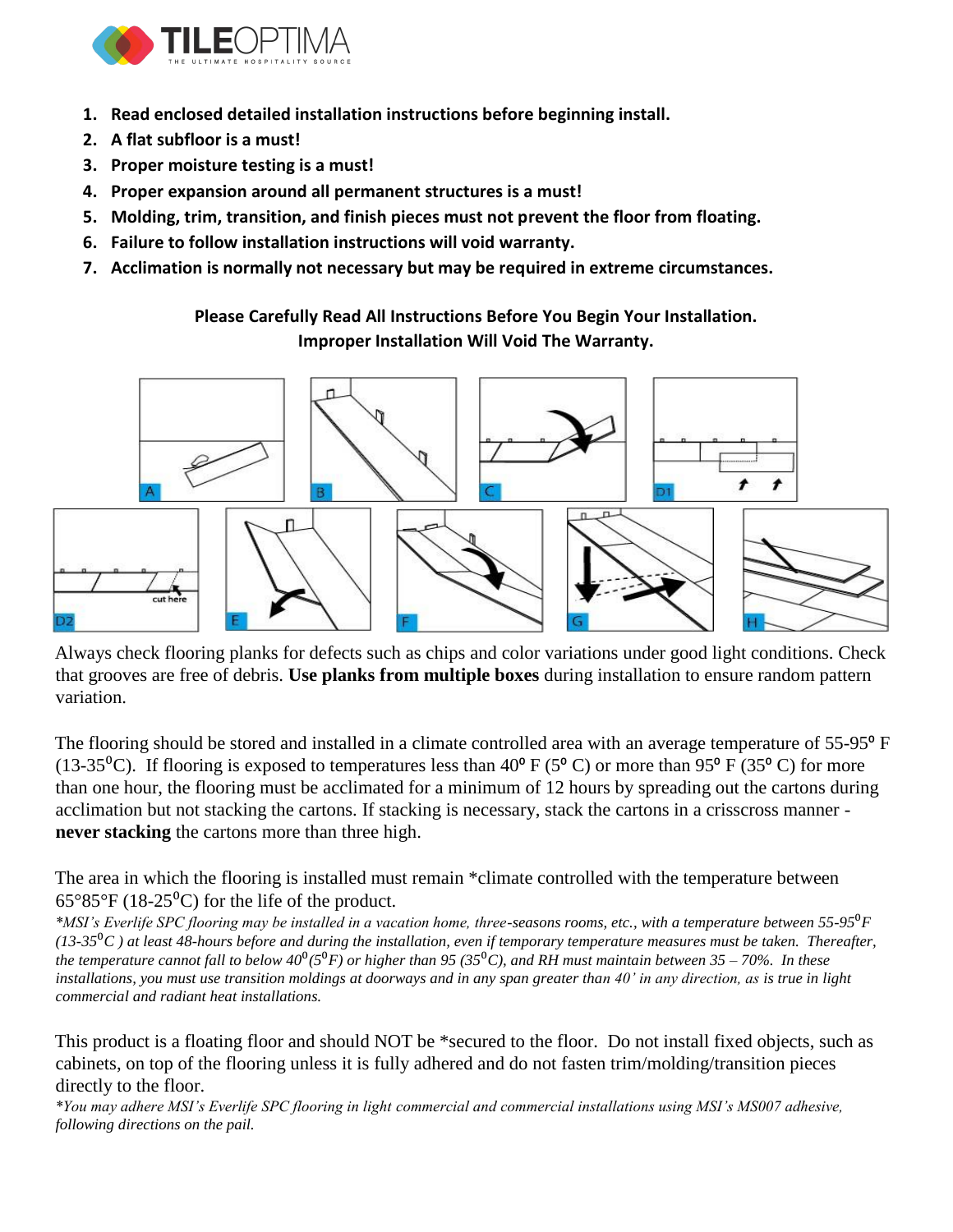

Required Tools and Supplies:

- Circular Saw
- Safety Glasses
- $\frac{1}{4}$ " or  $\frac{1}{2}$ " spacers
- Utility Knife
- Straight Edge Ruler or T-Square
- Pencil
- Tape Measure

*If existing baseboard molding is difficult to remove, Quarter Round molding likely will be required to cover the expansion space need between flooring and baseboard.* 

# **SUITABLE TYPES OF SUB FLOORS AND FLOOR PREPARATION**

The subfloor must be **flat, dry, and clean**. Carpet staples or any/all adhesive residue must be removed and floor must be clean to ensure proper installation. All wooden subfloors must be structurally sound and must be installed following the American Plywood Association's (APA) and the manufacturer's recommendations. *If it is uncertain that any old adhesive residue may cause issues, use MSI's MS005 Adhesive Encapsulator.*

To check for flatness, hammer a nail into the center of the floor. Tie a string to the nail and push the knot against the floor. Pull the string tight to the farthest corner of the room and examine the floor for any high/lows relative to the string. Subfloors must be flat to 1/8" per 6' (3mm per 0.92 meter). Any areas in excess of the flatness specification must be sanded down or filled with an appropriate leveler.

This product can be installed over most existing floors including wood, non-cushioned vinyl or linoleum, and ceramic/porcelain tile if the existing flooring is intact and properly secured to the subfloor. If installing over ceramic/porcelain tile, grout lines in excess of 1/16" (0.625) must be filled with a Portland based skim coat/floor leveler according to the manufacturer's guidelines.

**Warning: This product should not be installed over carpet. Installation over carpet will void the warranty.** When installed in rooms with direct sunlight, during the peak hours of sunlight, the use of blinds/shades or drapes to avoid prolonged direct sunlight periods is recommended.

This product is waterproof but is not a moisture barrier. The product can withstand topical water and water penetration for up to 16 hours without being damaged. However, water leaking over or around the outer edges of the flooring can damage a wood subfloor and breed mold/mildew growth on subfloor and walls. This is not considered a defect in the flooring.

Moisture in concrete subfloors can create high moisture vapor emission levels, hydrostatic pressure, and high alkalinity levels. This combination is highly corrosive and damaging to flooring, over time. To avoid this, ensure that concrete subfloors are constructed according to the American Concrete Institution's guidelines (ACI's 302.2 Guide). To check current conditions, a RH test using in situ Probes (ASTM F2170) is necessary. If the level of hydrostatic pressure is over 90% RH, use a moisture barrier **or** you must use MSI's MS007 Adhesive (up to 95% RH) for the install. There also is calcium chloride testing (ASTM F1869) but the in situ Probe (ASTM F2170) is the preferred test. Lightweight concrete (minimum density of 90 lbs. per cubic foot) is acceptable if installed according to the manufacturer's instructions and primed with MSI's MS003 primer. *Note: New concrete needs to cure for at least 60 days before installing flooring materials.*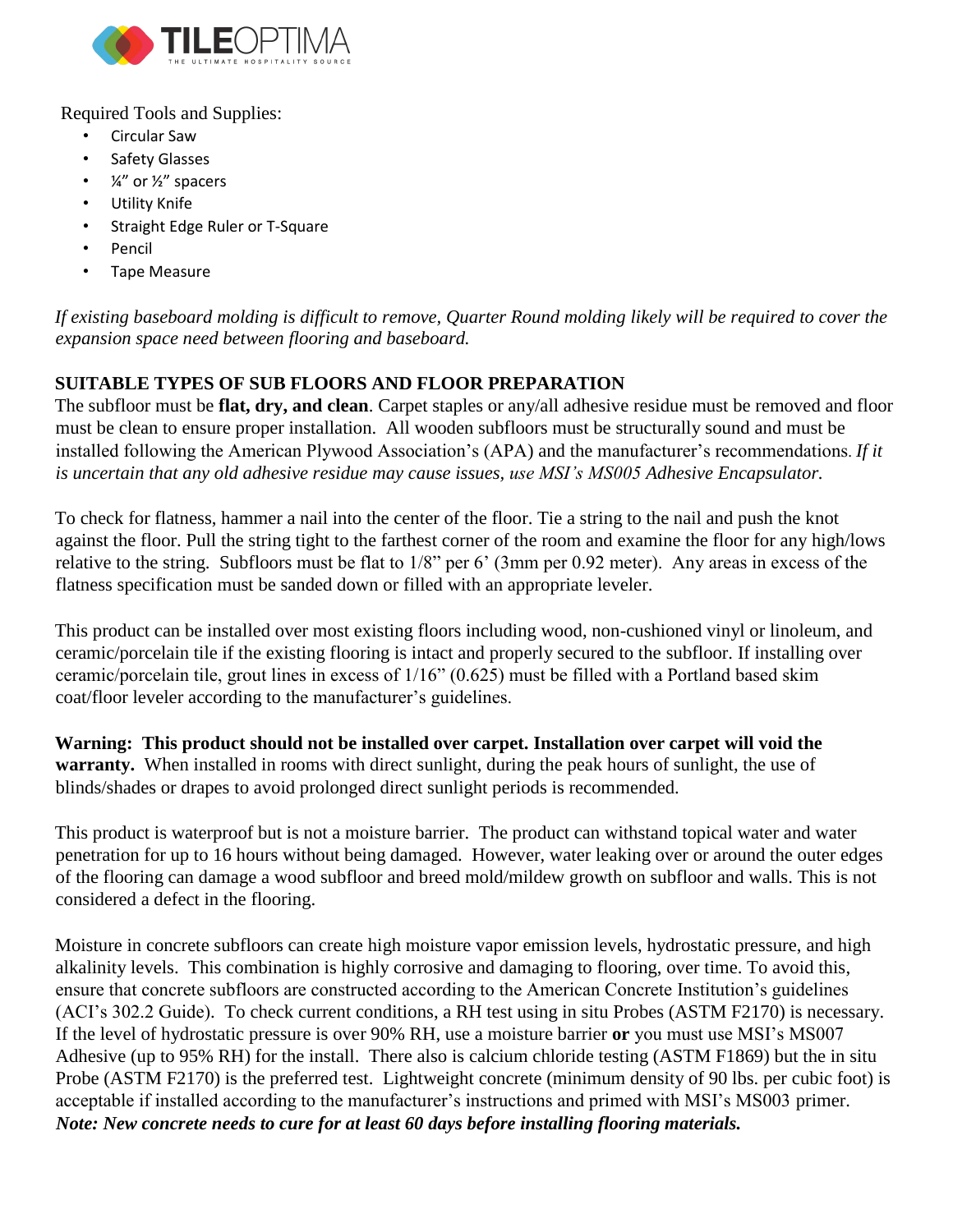

If considering **Radiant heat**, only Hydronic radiant heat is allowed. The heating components must have a minimum of 3/8" separation from the product. System must be operational for a minimum of two weeks prior to installation. Five days prior to installation, the temperature should be reduced to  $65^{\circ}$  F (18 $^{\circ}$  C). After installation, the temperature can be raised gradually  $(5^{\circ}$  F per hour) to a maximum operation temperature of 85⁰F (29⁰ C). An in-floor thermostat is recommended to avoid overheating and a transition strip must be used for any installation longer than 40' in any direction. It is also suggested to use T-Molding in doorways.

#### **Installation**

•Remove the tongue (on the long side) from the first row of planks. This will ensure that the decorative surface of the flooring is under the finished trim when installed. Use a utility knife to score through the tongue several times until it easily snaps off (Figure A).

**Note: The first row of planks may need to be trimmed lengthwise for a better fit at the end of the installation. Measure the room and divide by the width of the plank. If there is a remainder of less than 2", the first row will need to be trimmed by that amount.**

- •Starting in the left hand corner, place the first plank with its' trimmed side towards the wall. Use spacers along all walls to maintain a minimum expansion gap of 1/4" (7-8mm) between the walls and the flooring (Figure B).
- •Attach the ends of the 1<sup>st</sup> plank and the second plank by lifting the  $2<sup>nd</sup>$  plank and inserting the tongue on the short side into the groove of the first plank and lowering it into place. Line up edges and corners carefully (Figure C).
- •Continue along the wall until you reach the last full plank, connecting each plank in manner described above. To fit the last plank, turn plank over (face down). Place the plank in the corner so the tongue on the short end touches the adjacent wall. Measure overlap between the installed plank and the last plank (Figure D1  $\&$  D2).

Using a sharp utility knife and a straight edge, score a line on the top surface of the plank. The plank should split on the score line with little effort. Use saw to cut plank to size. The plank should split on the score line with little effort. Use saw to cut plank to size.

### **Note: the end pieces must be longer than 8". This may require cutting a plank to start a row depending on the size of the room.**

•Begin the next row with the cut piece from the previous row, creating the necessary stagger. This piece should be a minimum of 8" (20cm) long and the joint offset from the previous row should be at least 10" (26cm) apart. To attach, tilt the plank you are installing slightly upwards (about 15-25º), insert its tongue into the previous row's groove, and lower it into place. The plank will click into place with light pressure (Figure E).

•Install the second plank in the second row by inserting the short end tongue into the previously installed plank's groove. Align the plank so that the long side tongue tip is positioned just over the groove lip of the plank in the first row (Figure F). Working from the end seam, at a low angle, insert the long tongue into the groove of the adjoining plank. **Very little force** is required to fit the tongue into the groove. You should be able to feel the tongue lock into the groove (Figure G). Continue locking each piece into place, short side first and then long side.

•To fit the last row, lay a plank on top of the previous row. With the plank against the wall, mark a line down the length of the plank and cut the planks accordingly (Figure H).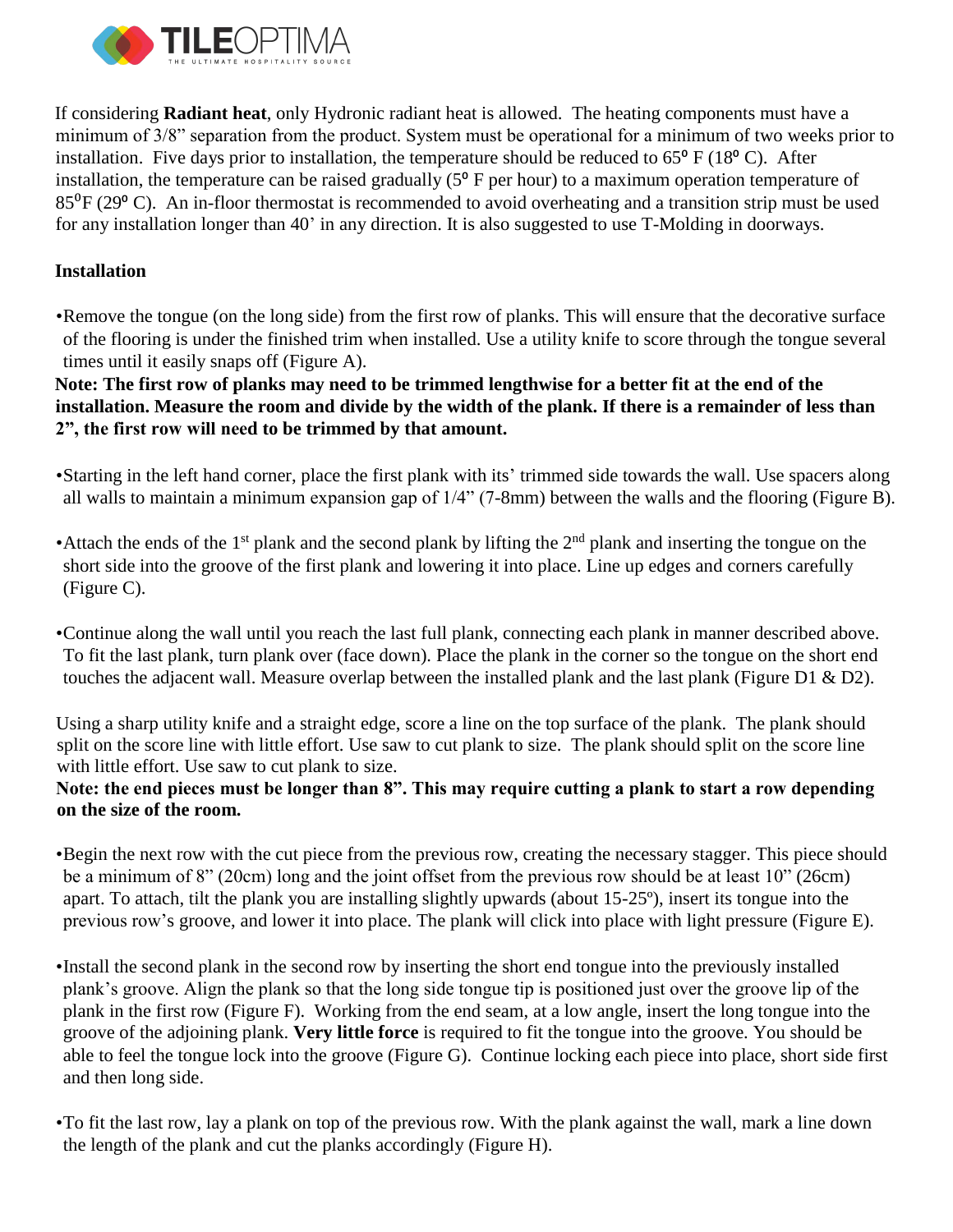

•Door Frames and heating vents also require expansion room. Cut the planks to the correct length. Place the cut plank next to its actual position, use a ruler to measure the areas to be cut out and mark them. Cut out the marked points allowing the correct expansion distance on each side. T-molding is suggested in all doorways.

- •You can trim doorframes by turning a panel upside down to use as a height guide. Using a handsaw, cut door frames to the necessary height so that planks slide easily under them.
- •To finish the perimeter of the room, install quarter round molding using finishing nails. Nail quarter round directly into the baseboard not the flooring.

### **Maintenance, Tips, and Warnings MAINTENANCE:**

Dust-mop or broom can be used for daily maintenance. When necessary, clean with a MOIST cloth or mop and a neutral PH cleaner – heavy use of detergent cleaners will leave a residue and, over time, lead to a cloudy film. **NEVER USE** floor polish or floor cleaning wax, oil soaps, etc. These products can damage and/or leave a film on the flooring. This is not a flooring defect.

# **TIPS:**

- Always use felt tip protectors on all furniture legs/feet, and regularly clean any gathered dirt/grit from the pads
- Entryway/walk off mats are recommended. **Warning:** Never use vinyl/latex/rubber backed protective mats.
- Area rugs are recommended
- Keep pet nails trimmed
- Sharp shoe-heels (e.g. high-heels) may dent the floors
- Never slide furniture across a floor without pads
- Keep floors clean
- For wet areas such as bathrooms, caulk/completely seal the perimeter of the floor with a flexible silicone caulk

## **WARRANTIES:**

Joint Integrity: During the period of the warranty the Unilin locking system will not fail when properly installed and maintained according to manufacturer's instructions. Installed flooring must remain climate controlled with the temperature of  $55-95^{\circ}$  F (13-35<sup>o</sup>C) for the life of the product, with the herein listed exceptions.

**Manufacturing Defect:** During the period of the warranty, this product will be free from manufacturing defects.

Water Proof: During the period of the warranty, this product is 100% waterproof and the structural integrity of the floor will not be diminished by exposure to water as herein described.

**Wear Resistance:** During the period of the warranty, this product's wear layer will not wear through to the decorative layer under normal use. Excessive wear due to improper maintenance or care is not a wear layer or product defect.

## **What is NOT Covered by this Warranty (item list is not exhaustive)**

- Improper Installation: Material that is not installed in accordance with the Installation Instructions is not a manufacturing related defect. Installer workmanship is not warranted.
- Labor cost to repair or replace material installed with visible defects/imperfections.
- Improper maintenance, resulting in gloss level loss.
- Damage resulting from use of strong detergents, chemicals, paints, dyes, improper mats, fertilizers, or other similar materials.